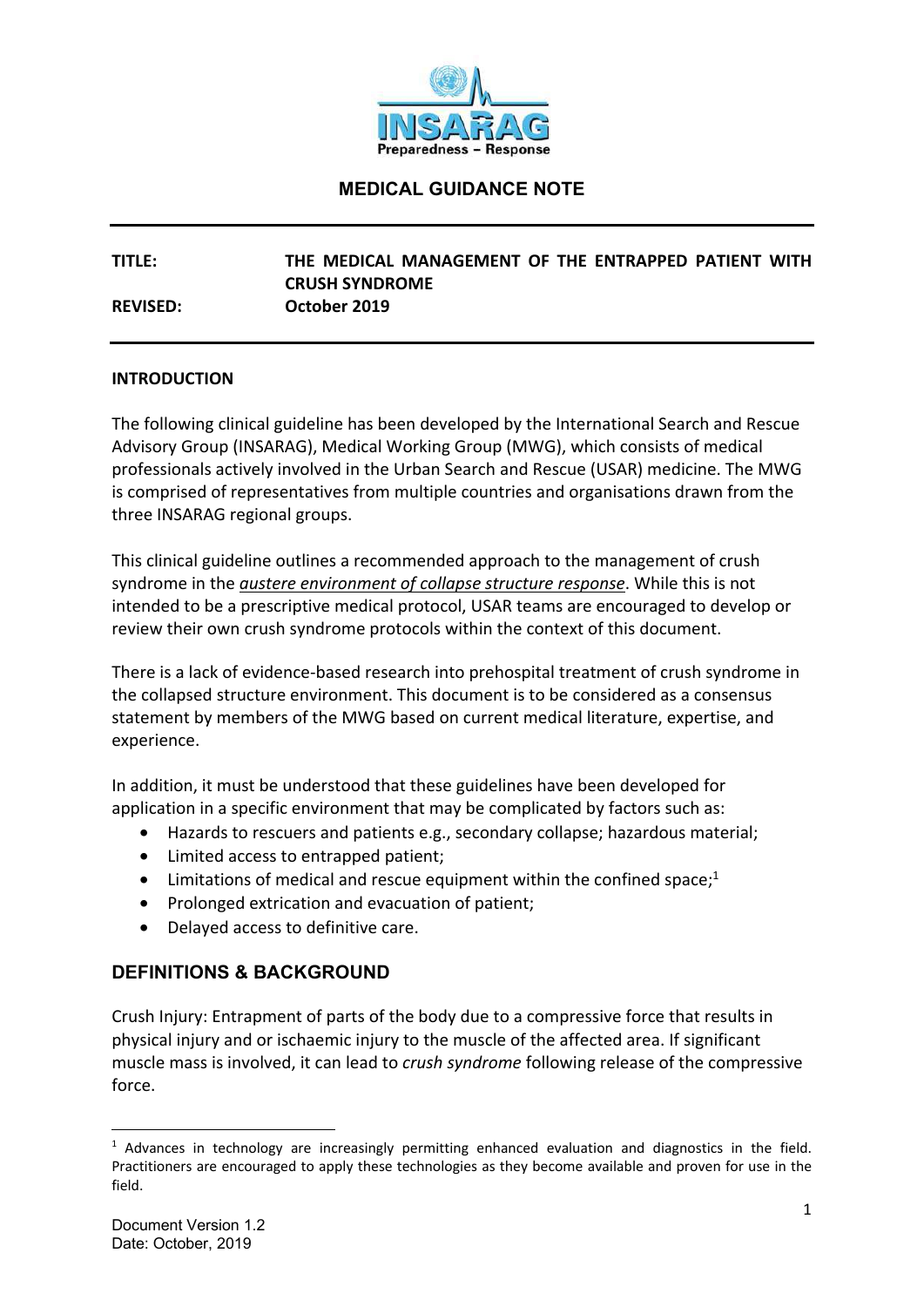

Crush Syndrome: A potentially life-threatening, systemic condition that can occur after release of a compressive force that has been applied to a muscle mass. Factors contributing to the development crush syndrome include:

- Degree of compressive force;
- Amount of muscle mass involved;
- Duration of compression.

The onset of crush syndrome occurs following reperfusion of injured muscle when the compressive force is released. This may result in acute and or delayed onset clinical sequelae.

Acute onset pathophysiological concerns are:

- Hypovolaemia;
- Electrolyte imbalances including hyperkalaemia, which may result in acute cardiac dysrhythmias;
- Metabolic acidosis;
- Acute kidney injury (AKI).

Delayed onset pathophysiological concerns include:

- Renal failure;
- Adult Respiratory Distress Syndrome (ARDS);
- Coagulopathy;
- Severe sepsis.

Clinical evidence dictates immediate medical care be initiated as soon as patients are accessed in the rubble. Delayed medical care and or inappropriate rescue management *may result in rapid clinical deterioration and death of the patient* (e.g., uncontrolled rapid removal of the compressive force before initiation of medical care).

Other relevant USAR components (search, rescue, engineering) must be familiar with this requirement and its proper execution requires close cooperation and coordination between team disciplines.

#### **CLINICAL PRESENTATION**

All patients entrapped within a structural collapse environment should be considered to have crush syndrome until proven otherwise. Rescuers and medical personnel should maintain a high index of suspicion of the potential for crush syndrome taking into account the following:

• There may be no obvious physical signs of crush syndrome and the patient's vital signs may initially be normal;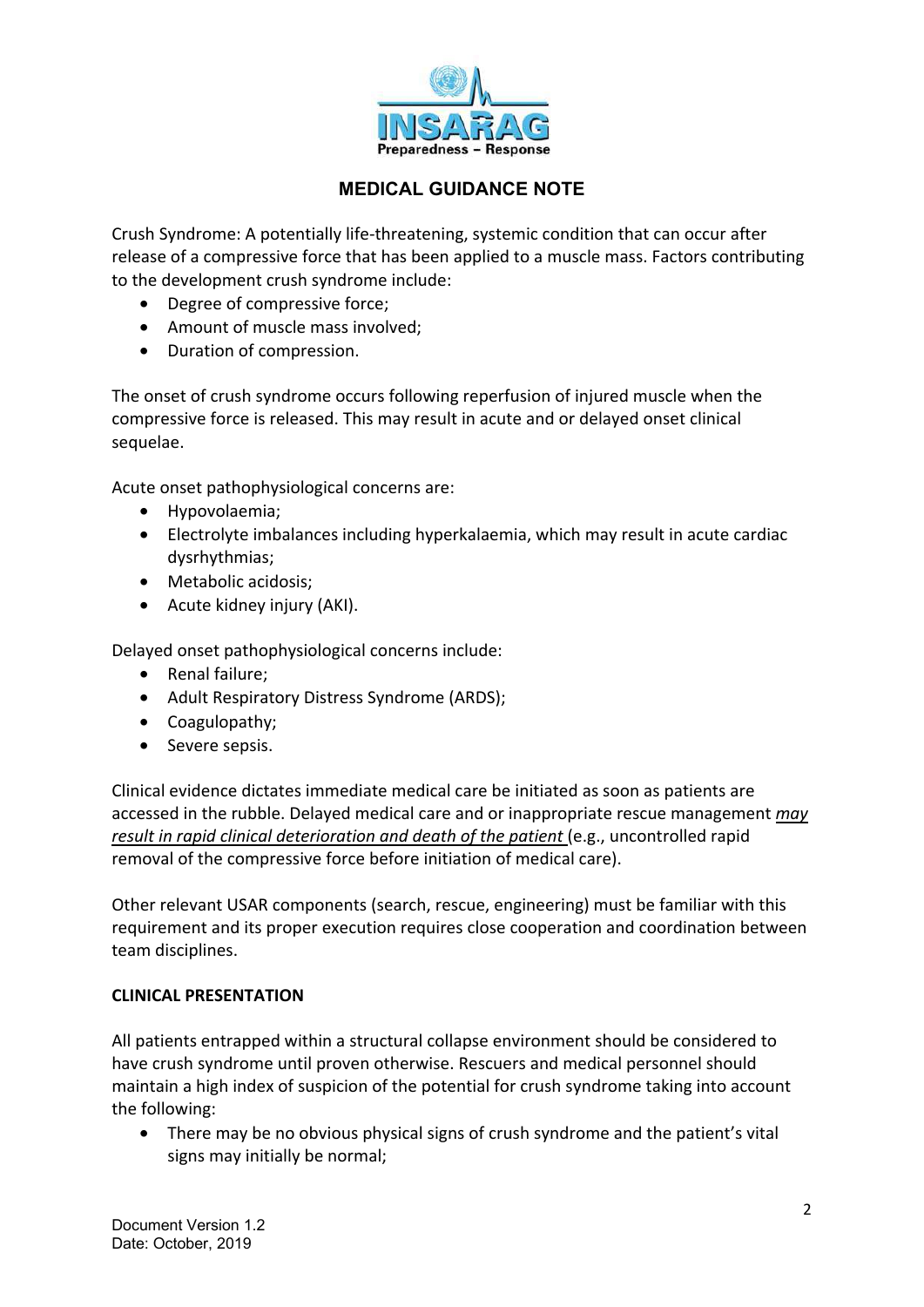

- There may be difficulty in visually inspecting body parts that are crushed due to position of the patient;
- Patient inspection may be complicated by dust and debris covering affected body parts;
- Physical signs of the affected area, when apparent, may include:
	- o Discoloured, mottled, blistered or pale skin;
	- o Damaged tissue;
	- o Oedema;
	- o Reddish-brown urine;
	- o Absent or diminished distal pulses in affected limbs;
	- o General signs of shock.



Examples of skin discolouration



Example of reddish-brown urine

- Symptoms:
	- o Dysaesthesia (e.g.; paraesthesia; hypoaesthesia; hyperaesthesia);
	- o Anaesthesia;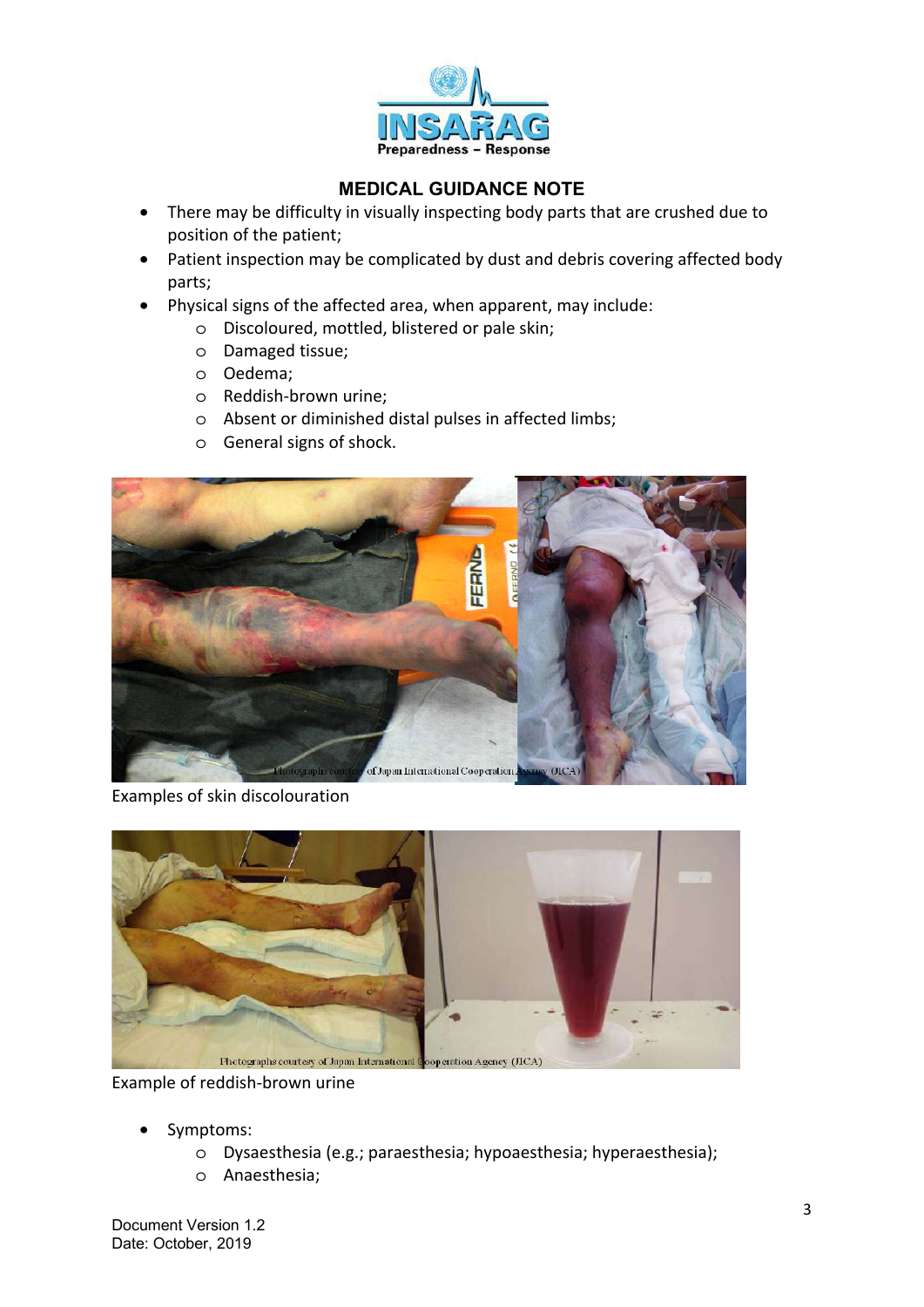

- o Pain:
	- Presence and level of pain may not reflect the level of severity of injury;
	- May be exacerbated on movement/release;
- o Paralysis or paresis of the affected limbs;
- o Decreased urine output.

Important Note: Crush syndrome may be incorrectly diagnosed as a spinal cord injury. This is an important differential diagnosis to make as the treatment regimes differ significantly. If in any doubt, treat as crush syndrome while protecting the spine until spinal injury can be excluded.

# **MANAGEMENT STRATEGY**

For the general approach to patient treatment in the confined space environment see the MWG guidance note, *Provision of Medical Care in an Austere Environment Specifically in a Confined Space,* which describes overall patient approach, assessment, monitoring, and treatment (available at https://www.insarag.org). If relevant, refer to MWG guidance note *Amputations and Dismemberment* also available at the same website.

### **General Management**

It is imperative that patient assessment and treatment begin as soon as the patient is accessed.

In the collapsed structure environment, rescuers must assume that victims will have some level of crush injury predisposing them to crush syndrome. Factors to consider include:

- Time of compression: Crush syndrome may develop after only one hour of compression depending on the muscle mass involved;
- Force: The compressive force can be from one's own body weight in a static position on a hard surface or from an external source;
- Muscle mass involved: The greater the muscle mass involved, the higher the risk for the development of crush syndrome (e.g. proximal limb, gluteal, pectoralis).

Entrapped patients may appear stable whilst the compressive force is in place with potentially rapid deterioration when it is removed.

The removal of the compressive force is one of the most critical phases of the extrication. Therefore, the method and timing of the removal of the compressive force should be closely *coordinated between the rescue technicians and the medical personnel*. The following factors need to be considered:

• The removal of the compressive force should not be unnecessarily delayed as the severity of crush syndrome is affected by the duration of compression;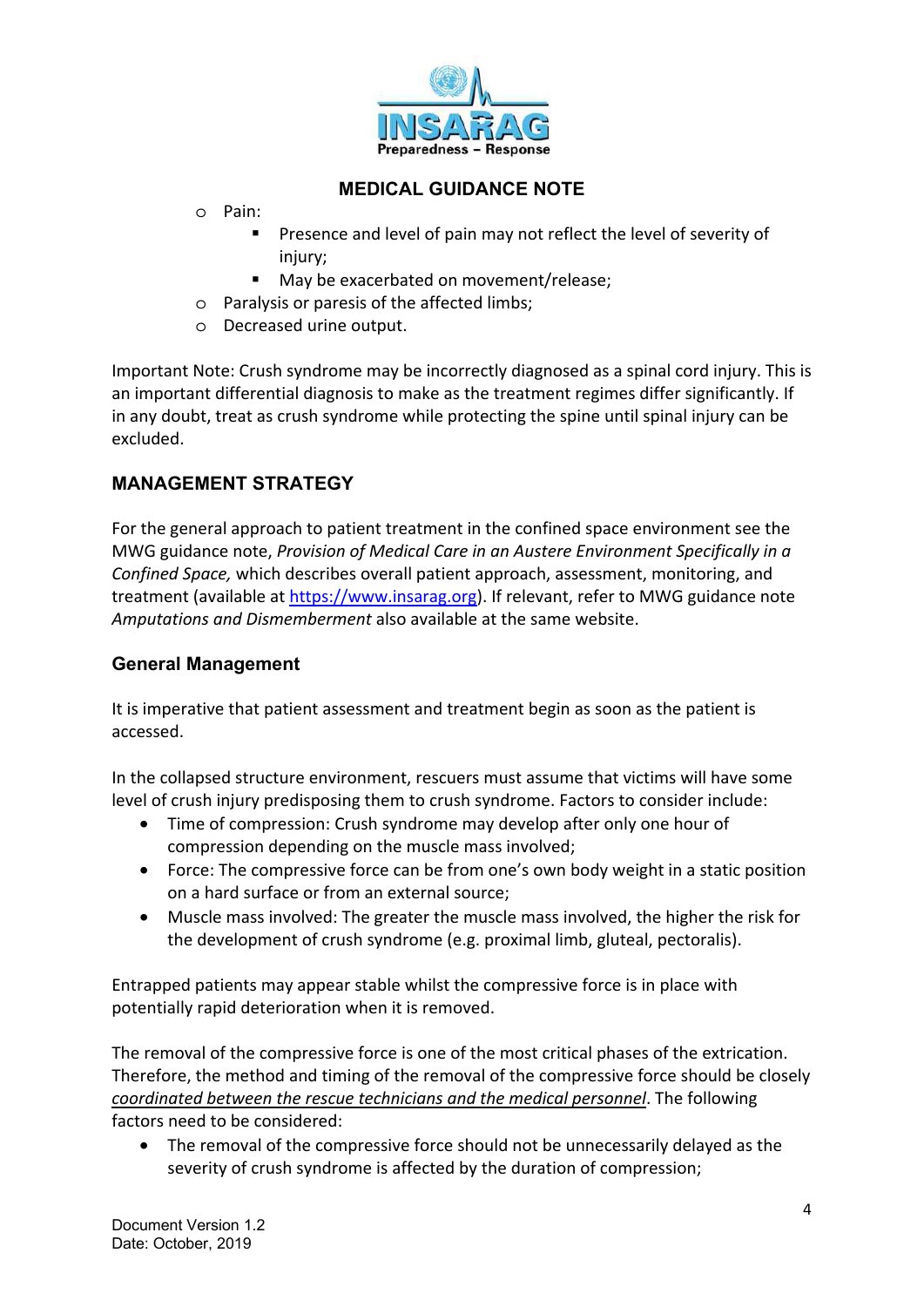

- The method and means of extrication and egress should be prepared prior to the removal of the compressive force;
- The required medical treatment and extrication equipment should be immediately available once the compressive force has been removed;
- The method of transport should be pre-established (this may include unconventional means such as use of a private vehicle with USAR medical team accompanying the patient);
- An appropriate receiving healthcare facility and route should be pre-identified. Ideally the receiving facility should have the ability to provide dialysis;
- When possible, pre-notification of the receiving facility should occur.

## **Fluid Management in Crush Syndrome**

### *Important Considerations:*

- Currently there is no strong scientific evidence to support any single definitive fluid regime for the treatment of crush syndrome in the collapsed structure environment. However, fluid administration remains the cornerstone of therapy;
- In the USAR environment, fluid loading of the patient is recommended as one of the most important actions **prior** to release of the compressive force;
- The USAR environment may preclude an ability to definitively monitor haemodynamic, electrolyte and metabolic status of the patient. However, some of the following may be possible and have been successfully used in the collapsed structure environment:
	- o Cardiac monitoring for signs of hyperkalemia;
	- o Portable sonography for evaluation of hydration status and perfusion;
	- o Point of care (POC) testing for metabolic derangements.
- Hyperkalemia can be challenging to diagnose in the USAR environment. Indicators may include:
	- o ECG changes;
	- o POC testing determined hyperkalemia;
	- o Hemodynamic compromise unresponsive to fluid resuscitation.

### *Fluid Administration*

Fluid administration routes:

- Consider the following methods of vascular access:
	- o Peripheral;
	- o Intraosseous (IO);
	- o Venous cutdown;
	- o Central (least desirable, consider the risks associated with central venous access within a confined space);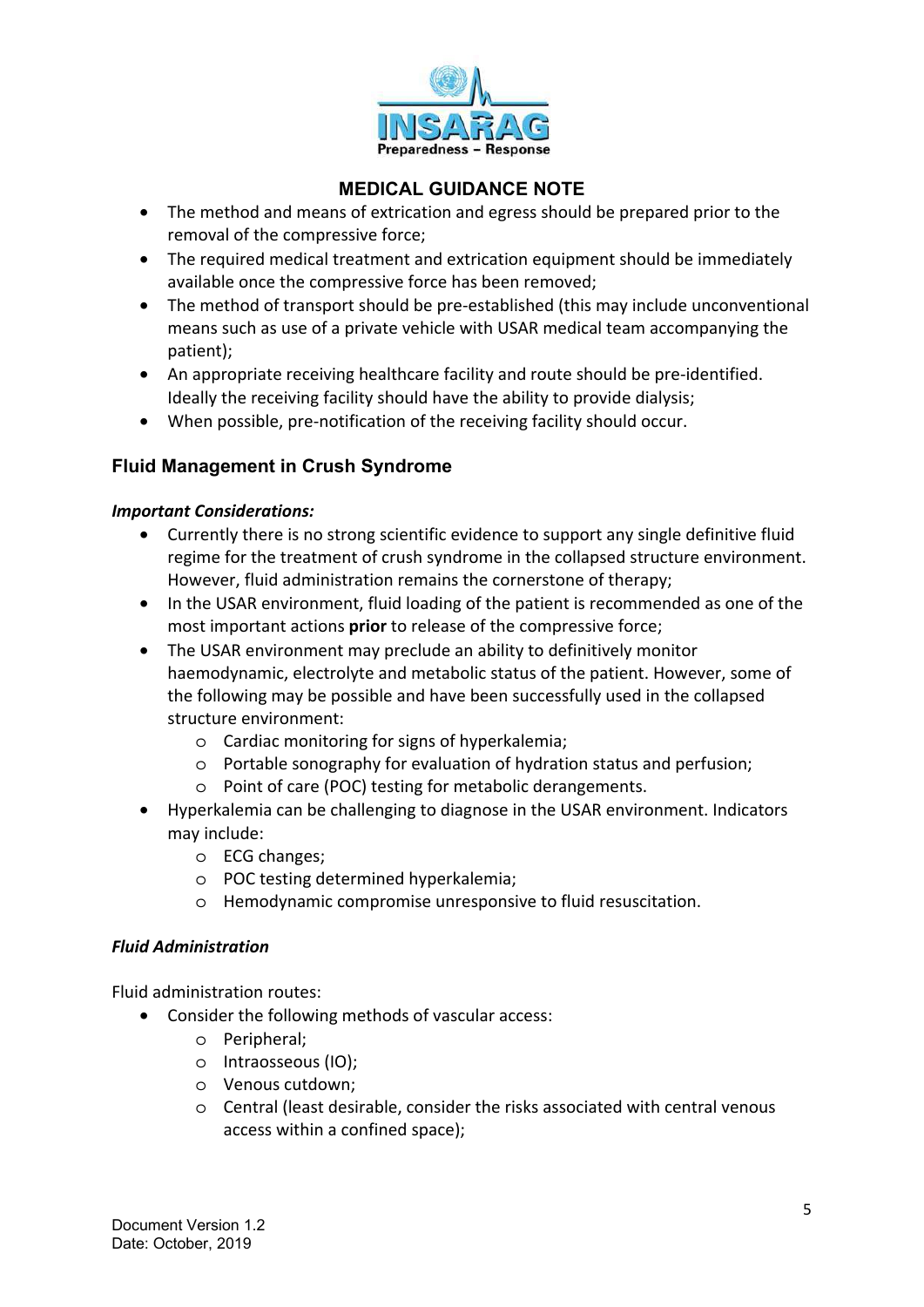

- If vascular access is not possible, consider alternative routes of fluid administration recognising their limited effectiveness (poor/slow rate of absorption) and potential side effects e.g., regurgitation:
	- o Orogastric;
	- o Nasogastric;
	- o Rectal;
	- o Subcutaneous (avoid administration in crushed area);

Intravenous Fluid type: Preferably use warm, isotonic, potassium free solutions.

Fluid therapy:

- There are multiple reasons for fluid administration during the various phases of the extrication:
	- o Volume replacement required to achieve haemodynamic stability;
	- o Fluid loading to compensate for the sequestration of intravascular fluid into the interstitial space when the compressive force is released;
	- o Maintenance of adequate renal perfusion. This may require the administration of fluid volumes that exceed volumes usually administered to a trauma patient;
	- o Addressing maintenance fluid requirements.
- Volume:
	- o There is no strong scientific evidence to support any particular dose of administration. However, the literature supports the use of high-volume fluids during extrication, although this should not be indiscriminate administration;
	- o Many authors recommend an initial fluid administration of 1 to 1.5 litres per hour for the adult patient in the first 2 hours until hydration status can be verified. In reality, each crush patient may have varying fluid requirements and volume administered must account for other sources of on-going (dehydration) or future fluid loss (extravasation). Fluid overloading is also a risk that must be taken into consideration when calculating volume to be administered;
	- o Individual fluid requirements may be difficult to assess in the collapsed structure environment, but some considerations include:
		- Time to release of the compressive force (if early release is possible, more aggressive initial fluid administration is required);
		- **Preloading the patient with fluid immediately prior to release of the** compressive force to reduce the risk of significant hemodynamic compromise due to sequestration. This may be achieved by the administration of rapid fluid boluses;
		- Fluid infusions require constant re-evaluation of the patient. Parameters to consider include:
			- Improved vital signs;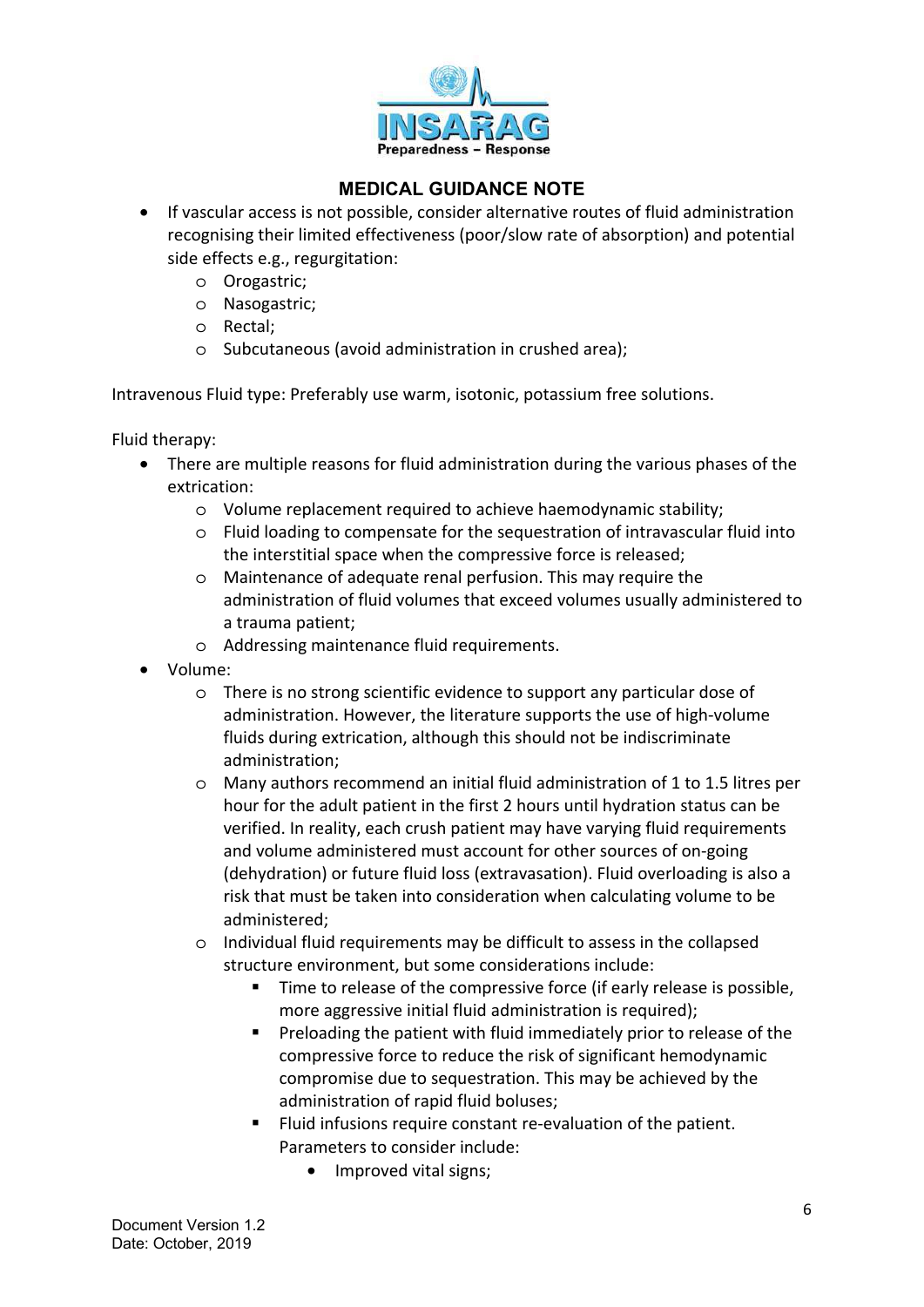

- Improved mental status;
- Urine production;

## **EVALUATING URINE PRODUCTION IN PATIENTS ENTRAPPED IN THE COLLAPSED STRUCTURE ENVIRONMENT**

Monitoring haemodynamic status using urinary output can be difficult to assess in the USAR environment, however:

- o Encourage patient to urinate into a container if possible and if they feel the need;
- o Make note of times patient urinates;
- o Observe the colour and estimate the volume, if possible;
- $\circ$  It is not generally advisable to attempt bladder catheterization within a confined space. As an alternative consider the use of a condom catheter in a male patient.
- o A single collection of urine is not always a reliable confirmation of ongoing renal function.
- o Similarly, the lack of urine production in the first few hours is not a reliable indicator of anuria.
	- Skin turgor;
	- Production of tears;
	- Moist mucous membranes;
	- Diagnostic technology as mentioned above (e.g. field sonography in the rubble pile).
- Special consideration should be given to the administration of fluid in the following:
	- o Children and infants (e.g. initial bolus 15-20ml/kg);
	- o Those with lower muscle mass (potentially reduce fluid volumes):
		- **Elderly:**
		- Chronically malnourished;
	- o Patients with known co-morbid conditions e.g.; heart failure (potentially reduce fluid volumes);
	- o The principles of damage control resuscitation (e.g.; permissive hypotension) may not necessarily apply.
- Other General recommendations:
	- o Insulate fluids in cold environments;
	- o Use pressure infuser devices in conjunction with rate control devices to aid with fluid administration. The confined space environment often precludes being able to place the intravenous fluid container above the level of the patient's heart thereby preventing fluid flow or resulting in blood backflow up the administration set. Do not delay fluid administration waiting for equipment as manually squeezing the bag is an effective interim measure;
	- o Ensure vascular access sites are adequately secured;
	- o Consider the use of IV extension tubing to facilitate easier administration of fluid and medication;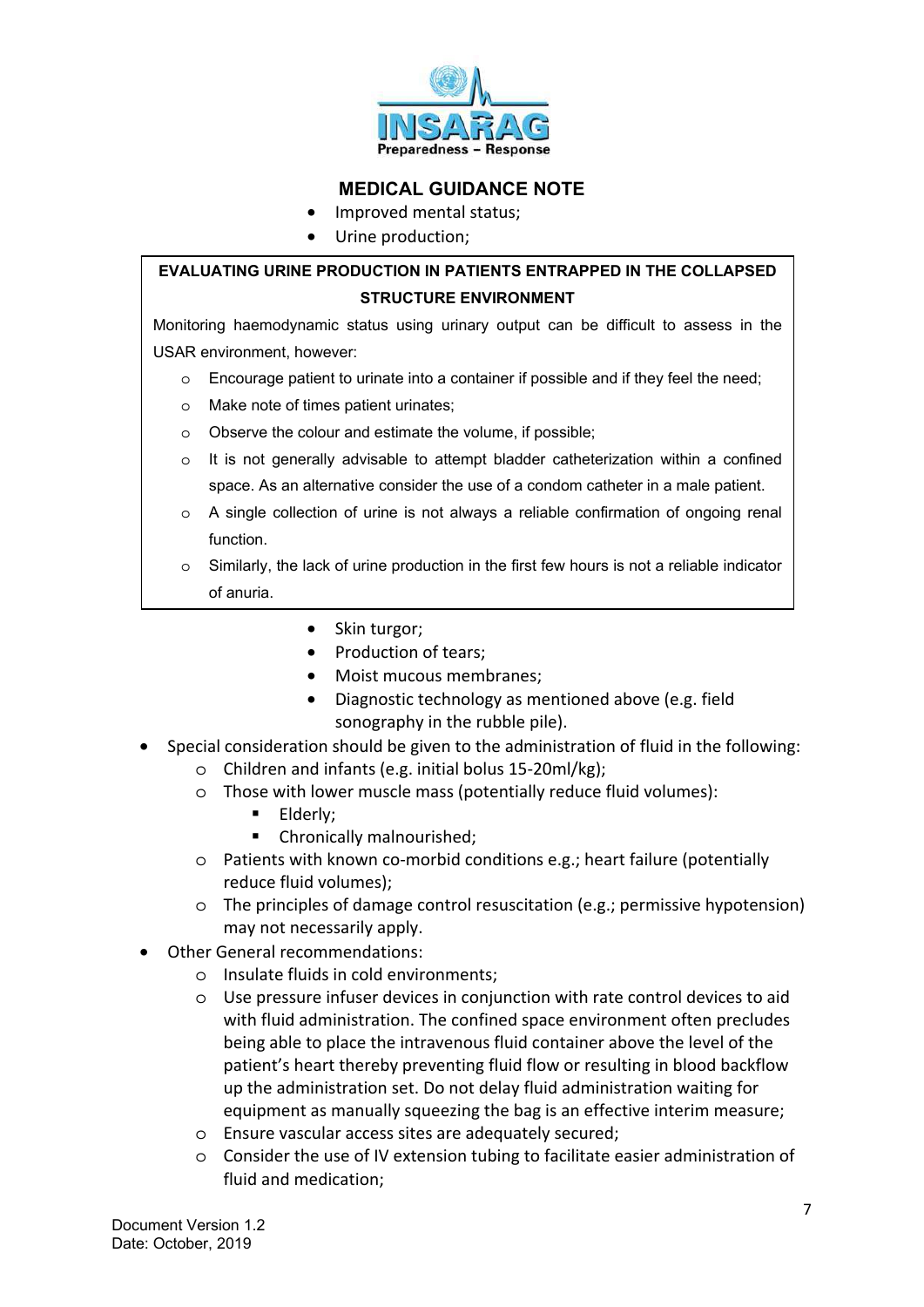

- o Use two sites of intravenous access, if possible;
- o Adhere to sterile procedures as far as possible;
- o Maintain a record of the type and volume of fluid administered.

#### **Medications**

### *Important Considerations:*

- Acute renal failure is a potential consequence of crush syndrome, therefore, medications with known nephrotoxic effects must be avoided if at all possible, e.g.; non-steroidal anti-inflammatory drugs (NSAIDs);
- Patients presenting with possible acute renal failure may accumulate excessive doses of an administered drug due to inability of urinary excretion leading to toxicity.

### *Recommendations*

- The medical literature and USAR experience support the early administration of the following medications:
	- o Sodium Bicarbonate 8.4% (e.g.; 50 ml IV in an average adult patient) prior to removal of the compressive force. Although there is no strong scientific evidence to support additional bolus doses, this may be considered in a prolonged extrication. Subsequent slow intravenous infusion may assist with alkaline diuresis which is thought to aid renal protection;
	- o Analgesia: Appropriate and adequate analgesia is not only important for patient comfort; it may assist with patient extrication. Selection of analgesic may be influenced by the scope of practice, duration of action, renal elimination, effect on the haemodynamic profile and need for airway support;
	- o Antibiotics: preferably broad spectrum (including anaerobes) intravenous or intramuscular in non-damaged tissue; avoid nephrotoxic antibiotics (e.g. aminoglycosides).
- If hyperkalemia is suspected, the following are well established treatments for this condition:
	- o Sodium Bicarbonate 8.4%;
	- o Calcium 10%;
	- o Beta-2 agonist;
	- o Intravenous dextrose and insulin;
	- o Polystyrene sulfonate or resonium calcium (when practical and if prolonged transfer to tertiary care is expected).

#### *Notes:*

- Mannitol 20%: May be considered once ongoing urinary production and output has been verified. Note: Mannitol is contraindicated in anuric states;
- Although the use of allopurinol has been described in patients with non-crush syndrome rhabdomyolysis, its use in crush syndrome is not described;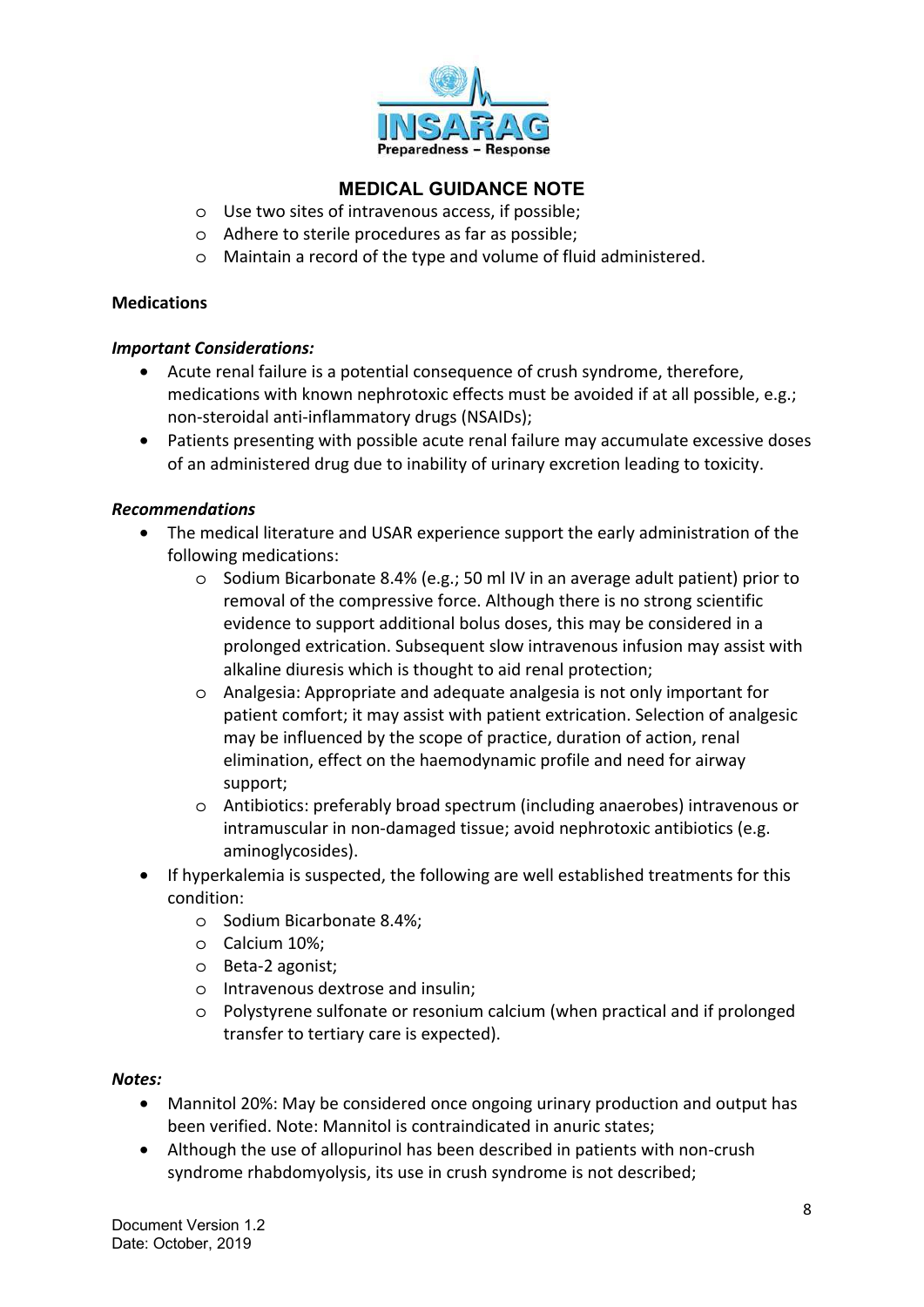

- Acetazolamide has also been recommended for treatment, however its use in the confined space environment is not well studied;
- Furosemide can have unfavorable heamodynamic side effects and causes acidification of the urine. Therefore, *its use in this environment* is strongly discouraged;
- Suxamethonium chloride is contra-indicated due to its exacerbation of hyperkalaemia.

### **Tourniquets**

- There is currently no robust scientific evidence to support the routine prophylactic use of tourniquets prior to the release of the compressive force in order to prevent or delay the onset of crush syndrome;
- The use of tourniquets should be reserved for otherwise uncontrollable lifethreatening haemorrhage. When tourniquets are used, they should be appropriately designed for arterial occlusion.

### **Post-release of the compressive force**

- During and immediately following removal of the compressive force, reassess the patient's clinical condition as it may rapidly deteriorate;
- Reassess vascular access integrity;
- Coordinate the extrication and evacuation with the rescue team as per the preplanned strategy;
- Continuously monitor the ECG for signs of acute hyperkalaemia as soon as practical;
- Continuously monitor the patient's hemodynamic status.

### **Compartment Syndrome**

Following the release of the compressive force, patients may develop a compartment syndrome. Current medical literature and experience discourages the use of fasciotomies *in the USAR environment* due to the high rates of sepsis and bleeding complications, which may be life-threatening.

#### **REFERENCES**

- 1. Aoki N, Demsar J, Zupan B, et al. Predictive Modelling for Estimating Risk of Crush Syndrome: A Data Mining Approach. J Trauma. 2007: 62. 940-945.
- 2. Ashkenazi I, Isakovich B, Kluger Y, Alfici R, Kessel B, Better O. Prehospital management of earthquake casualties buried under rubble. Prehosp Disast Med. 2005;20(2):122-33.
- 3. Canadian Agency for Drugs and Technologies in Health. Tourniquets for the Management of Crush Syndrome: Clinical Effectiveness and Guidelines. September